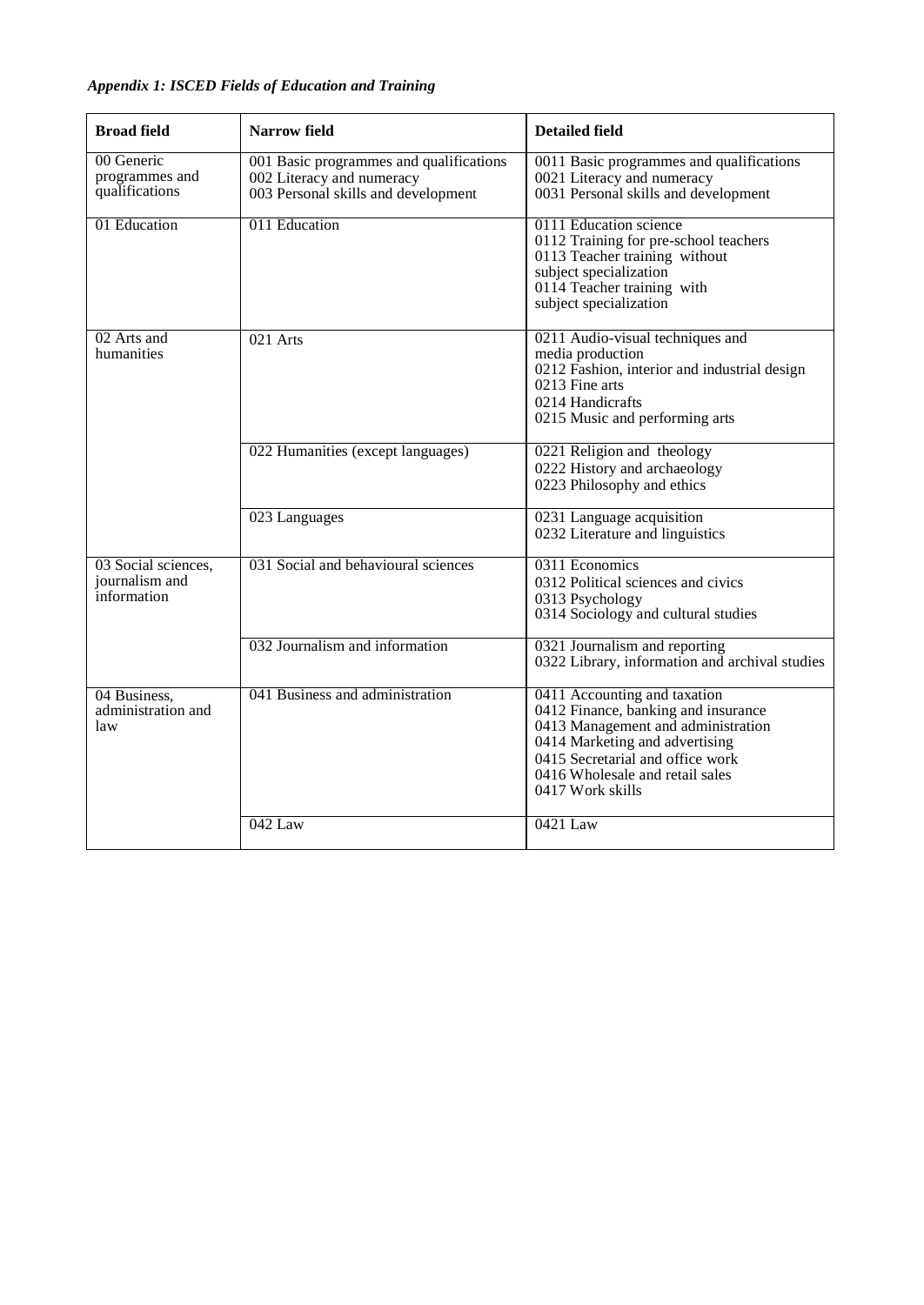| <b>Broad field</b>                                         | Narrow field                                             | <b>Detailed field</b>                                                                                                                                                                                                               |
|------------------------------------------------------------|----------------------------------------------------------|-------------------------------------------------------------------------------------------------------------------------------------------------------------------------------------------------------------------------------------|
| 05 Natural sciences,<br>mathematics and<br>statistics      | 051 Biological and related sciences                      | 0511 Biology<br>0512 Biochemistry                                                                                                                                                                                                   |
|                                                            | 052 Environment                                          | 0521 Environmental sciences<br>0522 Natural environments and wildlife                                                                                                                                                               |
|                                                            | 053 Physical sciences                                    | 0531 Chemistry<br>0532 Earth sciences<br>0533 Physics                                                                                                                                                                               |
|                                                            | 054 Mathematics and statistics                           | 0541 Mathematics<br>0542 Statistics                                                                                                                                                                                                 |
| 06 Information and<br>Communication<br>Technologies (ICTs) | 061 Information and Communication<br>Technologies (ICTs) | 0611 Computer use<br>0612 Database and network design and<br>administration<br>0613 Software and applications development<br>and analysis                                                                                           |
| 07 Engineering,<br>manufacturing and<br>construction       | 071 Engineering and engineering trades                   | 0711 Chemical engineering and processes<br>0712 Environmental protection technology<br>0713 Electricity and energy<br>0714 Electronics and automation<br>0715 Mechanics and metal trades<br>0716 Motor vehicles, ships and aircraft |
|                                                            | 072 Manufacturing and processing                         | 0721 Food processing<br>0722 Materials (glass, paper, plastic and<br>wood)<br>0723 Textiles (clothes, footwear and leather)<br>0724 Mining and extraction                                                                           |
|                                                            | 073 Architecture and construction                        | 0731 Architecture and town planning<br>0732 Building and civil engineering                                                                                                                                                          |